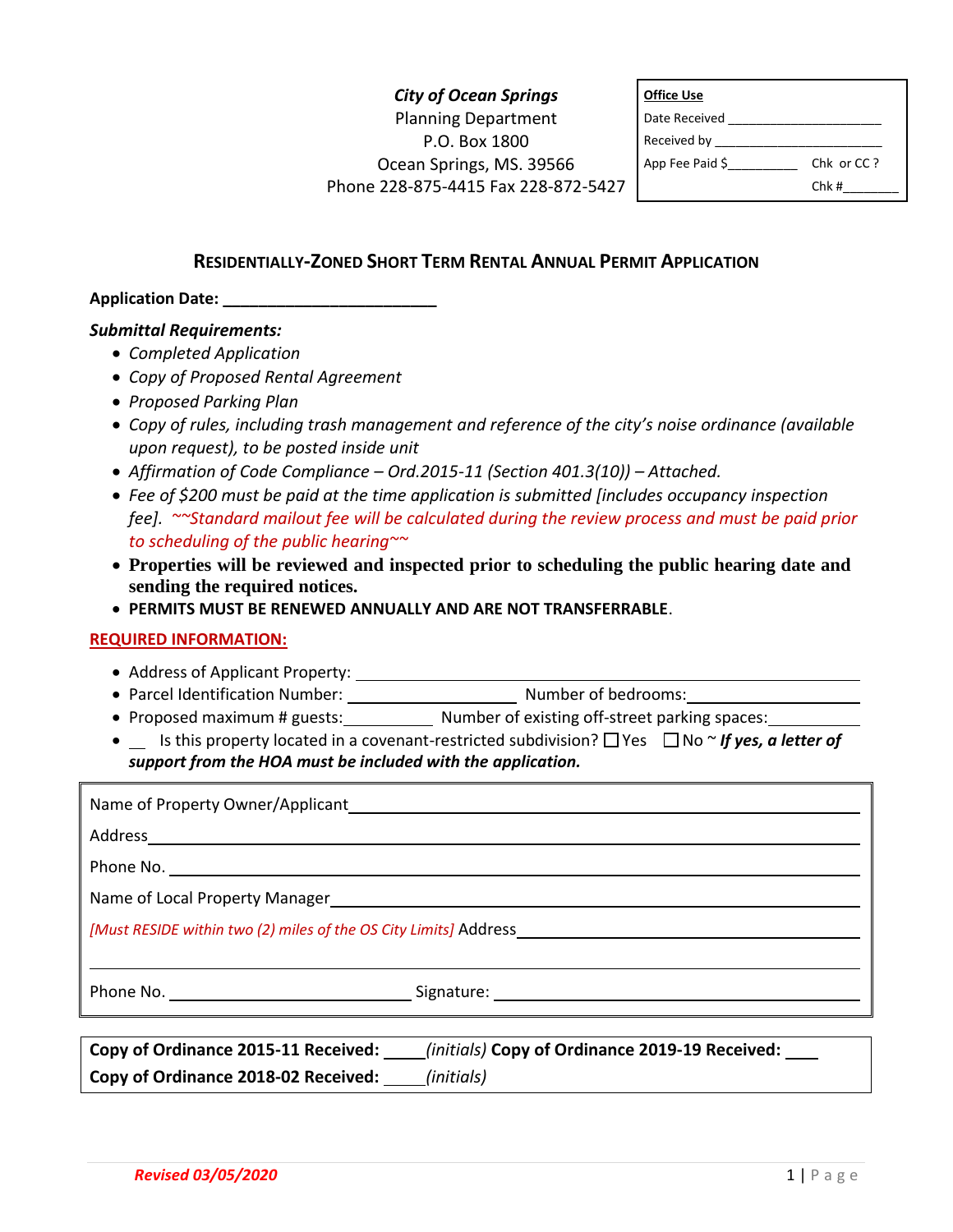## Physical Inspection of Property:

- All applicable fire and health codes as would apply to a commercially zoned structure must be compliant.
- As part of the review process, an inspection will be scheduled to determine that all physical requirements are met per the ordinance
- **Inspection will also include but are not limited to: adequate parking, proposed occupancy, number of** vehicles allowed, location of garbage storage, posting of rules, etc. (per *most current* Inspection Checklist dated: **2/08/18** *)*

#### 

## **Affirmation of Codes/Regulations**

I, (print name) \_\_\_\_\_\_\_\_\_\_\_\_\_\_\_\_\_\_\_\_\_\_\_\_\_\_\_\_\_\_\_\_\_\_, hereby certify that:

- 1. I am the owner of the property that is the subject of this application and that I have read and understand the requirements as outlined in the application.
- 2. There are no outstanding City of Ocean Springs property taxes or special assessments on the parcel(s).
- 3. The property included in this application is, to the best of my knowledge, in compliance with all applicable building codes, zoning requirements, and deed restrictions and/or covenants.
- 4. The Homeowner's liability insurance does not exclude short term rentals from coverage.
- 5. Any existing mortgage or deed does NOT prohibit use of property as a short term rental.
- 6. Proper documentation of covenants that may restrict use of the property as a short rental and/or a letter of support from the HOA has been provided.

I further acknowledge that the information provided herein is true and correct to the best of my knowledge.

| Owner(s) Name:          |      |  |
|-------------------------|------|--|
| Parcel ID(s):           |      |  |
| Date Property Acquired: |      |  |
| Owner's Signature       | Date |  |

| <b>Office Use Only</b>                  |                                 |
|-----------------------------------------|---------------------------------|
| Date of Inspection:                     | Result of Occupancy Inspection: |
| <b>Maximum Occupancy Determination:</b> | (attached)                      |
| <b>Maximum Parking Spaces:</b>          | Permit Renewal Date:            |
| PC Public Hearing Date:                 | <b>BOA Approval Date:</b>       |